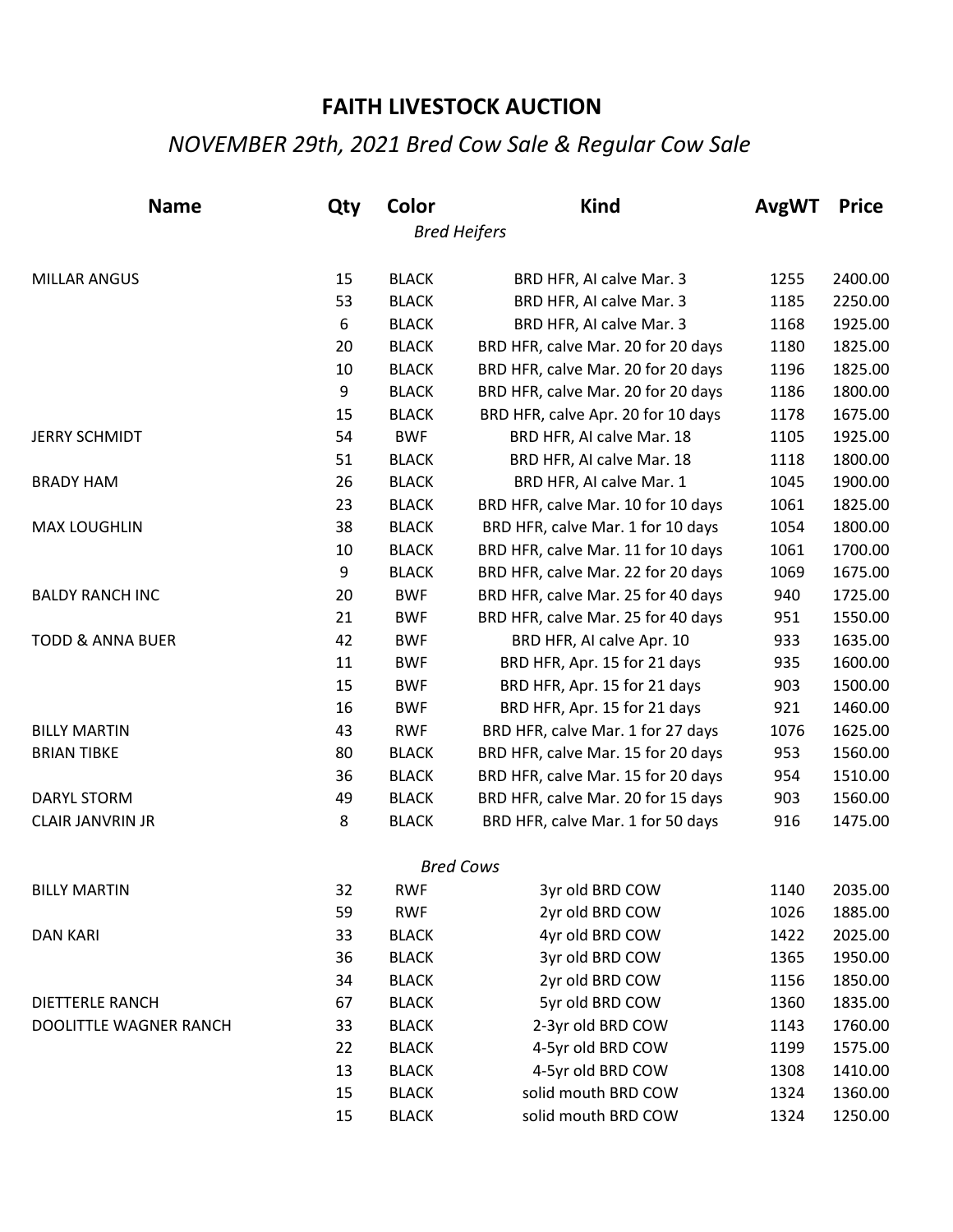|                                 | 13             | <b>BLACK</b> | broken mouth BRD COW              | 1357 | 975.00  |
|---------------------------------|----------------|--------------|-----------------------------------|------|---------|
| J D HEWITT                      | 22             | <b>BLACK</b> | 3-4yr old BRD COW                 | 1271 | 1675.00 |
|                                 | 13             | <b>BLACK</b> | 5yr old BRD COW                   | 1257 | 1500.00 |
|                                 | 9              | <b>BLACK</b> | solid mouth BRD COW               | 1174 | 1250.00 |
|                                 | 19             | <b>BLACK</b> | broken mouth BRD COW              | 1193 | 910.00  |
| <b>BUCK WALKER</b>              | 18             | <b>BWF</b>   | 2-3yr old BRD COW                 | 1180 | 1650.00 |
|                                 | 12             | <b>BLACK</b> | 2-3yr old BRD COW                 | 1029 | 1600.00 |
|                                 | 11             | <b>BLACK</b> | 4-5yr old BRD COW                 | 1304 | 1500.00 |
|                                 | 8              | <b>BLACK</b> | solid mouth BRD COW               | 1318 | 1000.00 |
| FLYING H CATTLE                 | 23             | <b>BLACK</b> | 2-3yr old BRD COW                 | 1159 | 1535.00 |
|                                 | 31             | <b>BLACK</b> | 2-3yr old BRD COW                 | 998  | 1350.00 |
| <b>JESS KNIGHT</b>              | 16             | <b>BLACK</b> | 2-5yr old BRD COW                 | 1203 | 1525.00 |
|                                 | 18             | <b>BLACK</b> | solid mouth BRD COW               | 1348 | 1050.00 |
| <b>CLAIR JANVRIN JR</b>         | 16             | <b>BLACK</b> | 2-4yr old BRD COW                 | 1193 | 1525.00 |
|                                 | 16             | <b>BLACK</b> | 5yr old BRD COW                   | 1326 | 1285.00 |
|                                 | 20             | <b>BLACK</b> | solid mouth BRD COW               | 1363 | 1050.00 |
|                                 | 29             | <b>BLACK</b> | broken mouth BRD COW              | 1295 | 910.00  |
| <b>FRANCES FERGUSON ESTATE</b>  | 5              | <b>BLACK</b> | 2-4yr old BRD COW                 | 1078 | 1350.00 |
|                                 | 14             | <b>RED</b>   | 2-4yr old BRD COW                 | 1275 | 1250.00 |
| <b>DOUG BEER</b>                | 30             | <b>BLACK</b> | solid mouth BRD COW               | 1355 | 1350.00 |
|                                 | $\overline{7}$ | <b>BLACK</b> | solid mouth BRD COW               | 1274 | 1325.00 |
|                                 | 11             | <b>BLACK</b> | broken mouth BRD COW              | 1386 | 1025.00 |
| <b>TIM MICKELSON</b>            | 13             | <b>HERF</b>  | 2-4yr old BRD COW                 | 1081 | 1200.00 |
| <b>MARLIN &amp; LINDA BRINK</b> | 6              | <b>BLACK</b> | solid mouth BRD COW               | 1423 | 1175.00 |
| <b>GUMBO HILL RANCH</b>         | 13             | <b>BLACK</b> | solid mouth BRD COW               | 1323 | 1125.00 |
|                                 | 39             | BLK/BWF      | broken mouth BRD COW              | 1364 | 985.00  |
| <b>KG CATTLE CO</b>             | 10             | RD/BLK       | broken mouth BRD COW              | 1307 | 1050.00 |
|                                 | 6              | RD/BLK       | broken mouth BRD COW              | 1322 | 900.00  |
| <b>KIRK SCHUELKE</b>            | 13             | <b>BLACK</b> | solid mouth BRD COW               | 1295 | 1035.00 |
|                                 | 19             | <b>BLACK</b> | broken mouth BRD COW              | 1293 | 950.00  |
| TOM, LYNN & MISTY WILLIAMS      | 51             | <b>BLACK</b> | broken mouth BRD COW              | 1479 | 1025.00 |
|                                 | 13             | <b>BLACK</b> | solid mouth BRD COW, calve May 15 | 1269 | 925.00  |
| <b>RAYMOND LEE</b>              | 14             | <b>BLACK</b> | solid mouth BRD COW               | 1416 | 1025.00 |
| <b>KELLY BLAIR</b>              | 17             | <b>BLACK</b> | solid mouth BRD COW               | 1363 | 1000.00 |
|                                 | 12             | <b>BLACK</b> | broken mouth BRD COW              | 1373 | 900.00  |
| <b>DAN PRICE</b>                | 17             | <b>BLACK</b> | broken mouth BRD COW              | 1329 | 1000.00 |
| <b>RHODEN &amp; WILCOX</b>      | 9              | <b>BLACK</b> | broken mouth BRD COW              | 1263 | 975.00  |
|                                 | 12             | <b>BLACK</b> | broken mouth BRD COW              | 1293 | 900.00  |
| <b>BUCK LAWRENCE</b>            | 11             | <b>RED</b>   | broken mouth BRD COW              | 1486 | 975.00  |
| <b>SANDY HANSON</b>             | 23             | <b>BLACK</b> | broken mouth BRD COW              | 1249 | 975.00  |
|                                 | 11             | <b>BLACK</b> | broken mouth BRD COW              | 1276 | 900.00  |
| <b>MARK &amp; MILO DOWNING</b>  | 12             | <b>BLACK</b> | broken mouth BRD COW              | 1423 | 950.00  |
| <b>JUSTIN LAWRENCE</b>          | 17             | <b>BLACK</b> | broken mouth BRD COW              | 1301 | 950.00  |
| <b>JUST FIDDLER</b>             | 21             | <b>BLACK</b> | broken mouth BRD COW              | 1368 | 935.00  |
| TY THOMPSON                     | 10             | BLK/BWF      | broken mouth BRD COW              | 1411 | 925.00  |
| YELLOW HORSE RANCH INC          | 14             | <b>BLACK</b> | broken mouth BRD COW              | 1307 | 925.00  |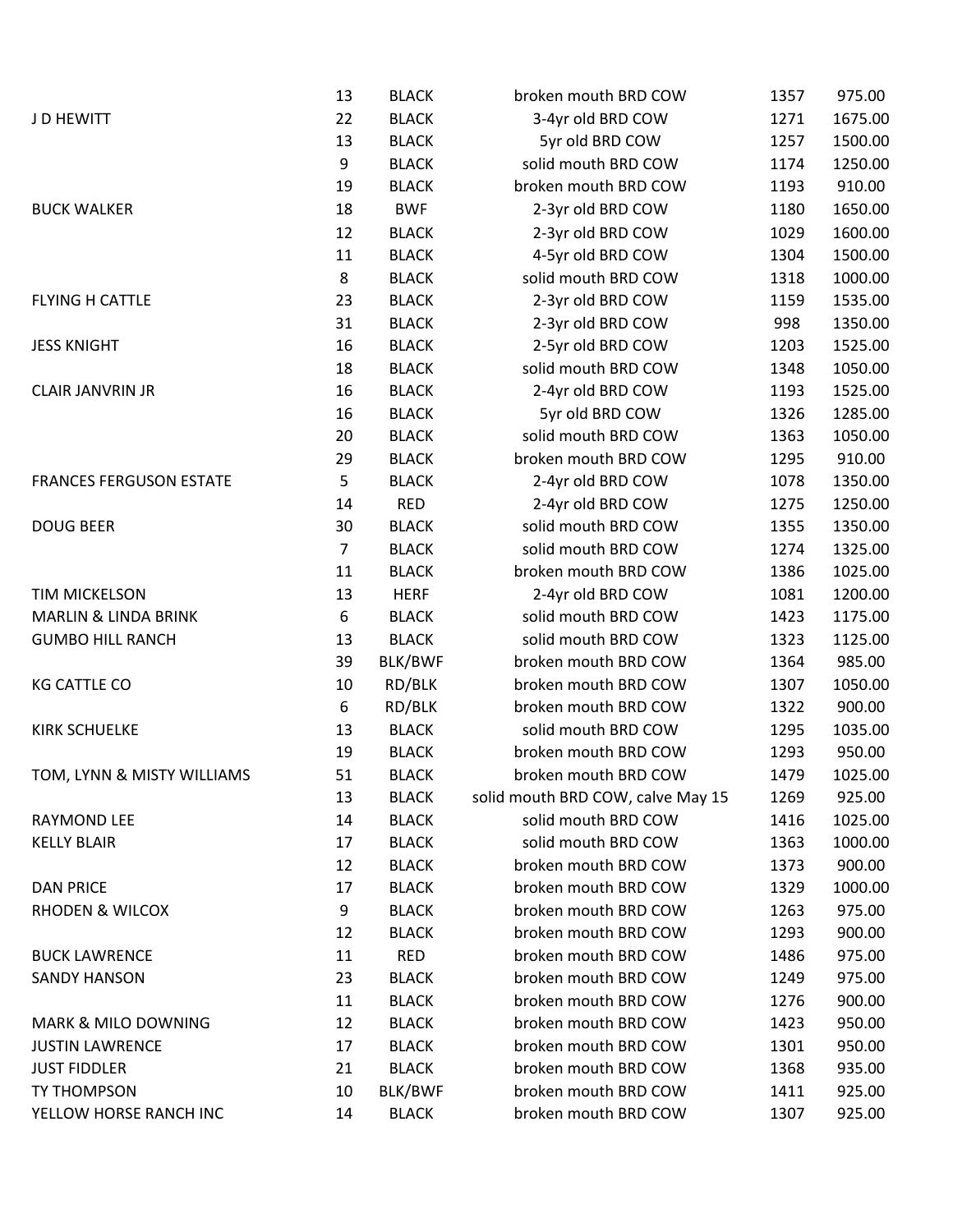| <b>LEVI HAEFNER</b>                      | 7              | <b>BLACK</b>                 | broken mouth BRD COW | 1312 | 925.00  |
|------------------------------------------|----------------|------------------------------|----------------------|------|---------|
|                                          | 8              | <b>BLACK</b>                 | broken mouth BRD COW | 1361 | 900.00  |
| <b>DEB LAWRENCE</b>                      | 11             | BLK/BWF                      | broken mouth BRD COW | 1469 | 910.00  |
| <b>MARLIN &amp; LINDA BRINK</b>          | 3              | <b>BLACK</b>                 | broken mouth BRD COW | 1328 | 900.00  |
|                                          |                |                              |                      |      |         |
|                                          |                | Pair                         |                      |      |         |
| <b>GARY &amp; PAUL PETERSON</b>          | 31             | <b>BLACK</b>                 | PAIR                 | 1417 | 2025.00 |
|                                          |                |                              |                      |      |         |
|                                          |                | Weigh-ups                    |                      |      |         |
| <b>CLAIR JANVRIN JR</b>                  | 1              | <b>BLACK</b>                 | <b>HFRT</b>          | 980  | 102.00  |
| <b>DOUG HOHENBERGER</b>                  | 6              | <b>BLACK</b>                 | <b>HFRT</b>          | 966  | 101.00  |
|                                          | 7              | <b>BLACK</b>                 | <b>HFRT</b>          | 935  | 88.00   |
| <b>CHRISTIAN &amp; CASSANDRA HOLLAND</b> | $\overline{2}$ | <b>RED</b>                   | <b>HFRT</b>          | 755  | 100.00  |
| <b>FLYING H CATTLE</b>                   | 4              | <b>BLACK</b>                 | <b>HFRT</b>          | 938  | 100.00  |
|                                          | 1              | <b>BLACK</b>                 | <b>HFRT</b>          | 995  | 85.00   |
| <b>TOMI LYNN SMITH</b>                   | $\mathbf{1}$   | <b>BLACK</b>                 | <b>HFRT</b>          | 905  | 100.00  |
| <b>BUCK WALKER</b>                       | 4              | <b>BLACK</b>                 | <b>HFRT</b>          | 976  | 96.00   |
| POSS RANCH INC                           | $\overline{2}$ | <b>BLACK</b>                 | <b>HFRT</b>          | 973  | 94.00   |
| <b>MAX BOWEN</b>                         | 12             | <b>BLACK</b>                 | <b>HFRT</b>          | 952  | 93.00   |
|                                          | 20             | <b>BLACK</b>                 | <b>HFRT</b>          | 944  | 89.00   |
| <b>DAVID ALLEY</b>                       | 3              | <b>BLACK</b>                 | <b>HFRT</b>          | 1030 | 90.50   |
| R, D & D NASH                            | 6              | <b>BLACK</b>                 | <b>HFRT</b>          | 1103 | 90.00   |
| <b>JETT PETERSON</b>                     | 7              | <b>BLACK</b>                 | <b>HFRT</b>          | 1146 | 89.50   |
| DON & RAY PEARCE                         | $\overline{2}$ | <b>BLACK</b>                 | <b>HFRT</b>          | 1003 | 89.00   |
|                                          | $\overline{2}$ | <b>BLACK</b>                 | <b>HFRT</b>          | 1068 | 82.00   |
| <b>TERRY KLEIN</b>                       | 6              | BLK/BWF                      | <b>HFRT</b>          | 972  | 89.00   |
| <b>LEVI HAEFNER</b>                      | 8              | <b>BLACK</b>                 | <b>HFRT</b>          | 1102 | 87.00   |
| <b>DORIAN VALLOFF</b>                    | 4              | <b>BLACK</b>                 | <b>HFRT</b>          | 1081 | 87.00   |
|                                          | 1              | <b>BLACK</b>                 | <b>HFRT</b>          | 1305 | 76.00   |
| <b>SCHAUER ANGUS</b>                     | $\overline{2}$ | <b>BLACK</b>                 | <b>HFRT</b>          | 1008 | 87.00   |
| ROCK & DANITA THOMPSON                   | 2              | <b>BLACK</b>                 | <b>HFRT</b>          | 850  | 86.00   |
|                                          | 3              | <b>BLACK</b>                 | <b>HFRT</b>          | 788  | 83.00   |
| <b>ZEB HOFFMAN</b>                       | 1              | <b>RED</b>                   | <b>HFRT</b>          | 825  | 83.00   |
| <b>BUCK LAWRENCE</b>                     | $\mathbf{1}$   | <b>RED</b>                   | <b>HFRT</b>          | 1005 | 82.00   |
| <b>LANE ALLEY</b>                        | $\mathbf{1}$   | <b>BLACK</b>                 | <b>HFRT</b>          | 990  | 81.00   |
|                                          | 2              | <b>BLACK</b>                 | <b>HFRT</b>          | 958  | 78.00   |
| <b>RON HOWIE</b>                         | $\mathbf{1}$   | <b>BLACK</b>                 | <b>HFRT</b>          | 1050 | 81.00   |
| <b>SCHAUER ANGUS</b>                     | $\mathbf{1}$   | <b>BLACK</b>                 | COW                  | 1020 | 83.00   |
| <b>ARLIE RADWAY</b>                      | 6              | <b>BLACK</b>                 | COW                  | 1732 | 77.00   |
| <b>GILBERT CATTLE CO</b>                 | 6              | <b>BLACK</b>                 | COW                  | 1123 | 75.00   |
|                                          | 12             |                              | COW                  | 1264 | 69.00   |
|                                          | 8              | <b>BLACK</b><br><b>BLACK</b> | COW                  | 1260 | 53.00   |
|                                          |                |                              |                      |      |         |
| <b>KIM PETERSON</b>                      | $\mathbf{1}$   | <b>BLACK</b>                 | COW                  | 1210 | 74.00   |
|                                          | $\mathbf{1}$   | <b>BLACK</b>                 | COW                  | 1815 | 65.00   |
|                                          | 12             | <b>BLACK</b>                 | COW                  | 1277 | 60.00   |
|                                          | $\mathbf{1}$   | <b>BLACK</b>                 | COW                  | 1460 | 64.00   |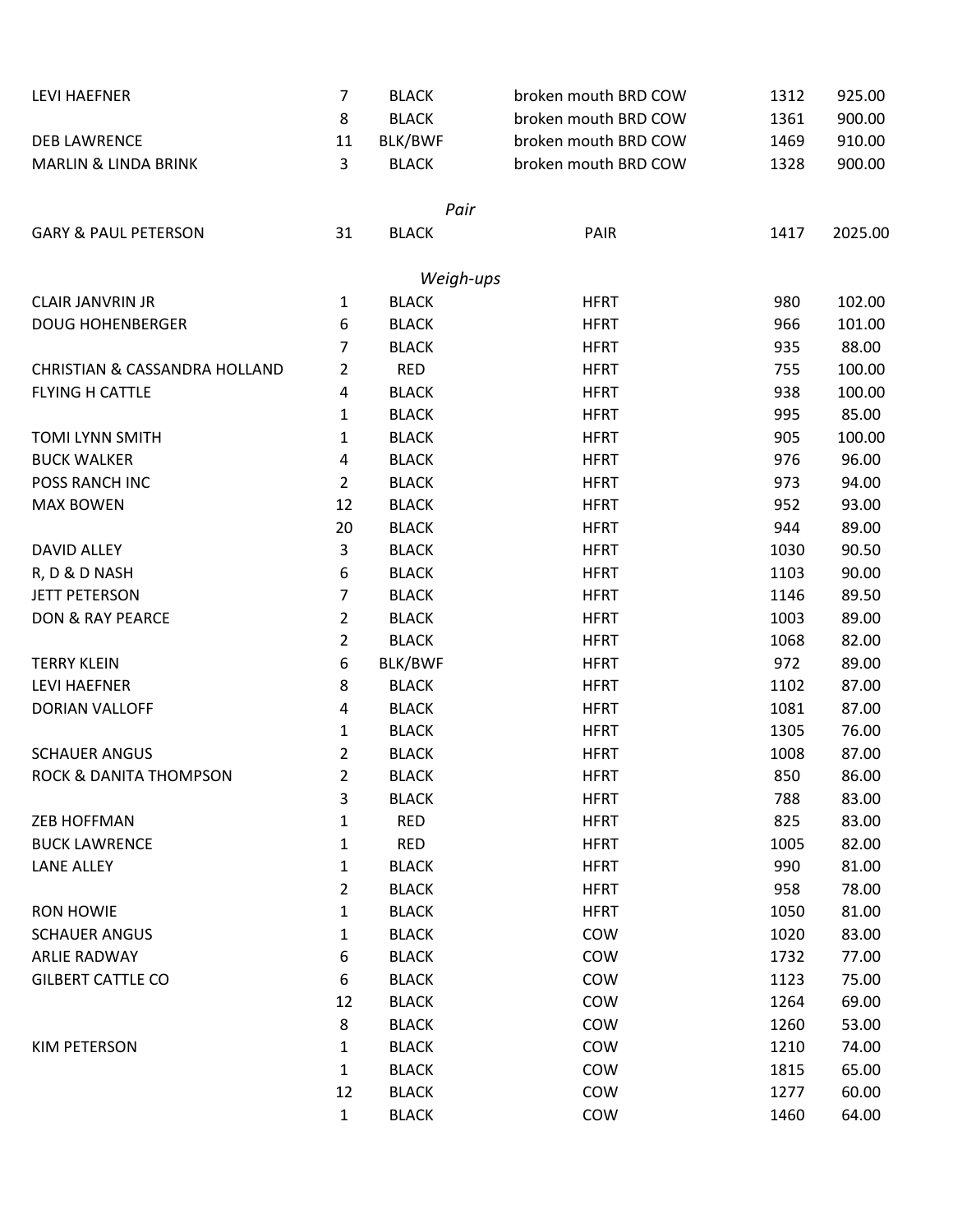| LANCE & RHONDA LESMEISTER         | $\mathbf{1}$   | <b>BLACK</b>                | COW        | 1040         | 74.00          |
|-----------------------------------|----------------|-----------------------------|------------|--------------|----------------|
|                                   | 16             | <b>BLACK</b>                | COW        | 1245         | 54.50          |
| <b>GARY &amp; PAUL PETERSON</b>   | $\mathbf{1}$   | <b>BLACK</b>                | COW        | 1110         | 74.00          |
| <b>MAZEE PAULEY</b>               | $\mathbf{1}$   | <b>BLACK</b>                | COW        | 1090         | 73.00          |
| <b>TERRY KLEIN</b>                | 1              | <b>BLACK</b>                | COW        | 1140         | 73.00          |
| <b>BUCK WALKER</b>                | $\overline{2}$ | <b>BWF</b>                  | COW        | 1165         | 72.00          |
| <b>CHUCK KERSTIENS</b>            | $\overline{2}$ | <b>BLACK</b>                | COW        | 1158         | 72.00          |
|                                   | 6              | <b>BLACK</b>                | COW        | 1289         | 54.50          |
|                                   | 4              | BLK/BWF                     | COW        | 1335         | 65.00          |
| DEE WILCOX                        | $\mathbf{1}$   | <b>BLACK</b>                | COW        | 1255         | 72.00          |
| POSS RANCH INC                    | $\overline{2}$ | BLK/BWF                     | COW        | 1063         | 71.00          |
|                                   | $\overline{2}$ | <b>BLACK</b>                | COW        | 1365         | 66.50          |
|                                   | 6              | BLK/BWF                     | COW        | 1259         | 49.50          |
| <b>JACE LONG</b>                  | $\mathbf{1}$   | <b>BWF</b>                  | COW        | 1675         | 69.00          |
|                                   | $\overline{2}$ | <b>BLACK</b>                | COW        | 1313         | 63.00          |
| <b>JUSTIN LAWRENCE</b>            | $\overline{2}$ | BLK/BWF                     | COW        | 1083         | 69.00          |
|                                   | $\overline{7}$ | <b>BLACK</b>                | COW        | 1269         | 62.50          |
|                                   | 3              | <b>BLACK</b>                | COW        | 1142         | 53.50          |
| <b>CLAIR JANVRIN JR</b>           | 1              | <b>BLACK</b>                | COW        | 1015         | 69.00          |
| <b>NEIL &amp; VICKI BIRKELAND</b> | 5              | <b>BLACK</b>                | COW        | 1600         | 68.50          |
|                                   | 6              | <b>BLACK</b>                | COW        | 1208         | 57.50          |
| <b>DOUG HOHENBERGER</b>           | $\overline{2}$ | <b>BLACK</b>                | COW        | 1530         | 66.50          |
|                                   | 6              | <b>BLACK</b>                | COW        | 1240         | 62.00          |
|                                   | 26             | <b>BLACK</b>                | COW        | 1144         | 47.00          |
| <b>MAX BOWEN</b>                  | 15             | RD/BLK                      | COW        | 1122         | 66.50          |
|                                   | 13             | <b>BLACK</b>                | COW        | 1305         | 66.50          |
|                                   | $\mathbf{1}$   | <b>BLACK</b>                | COW        | 1450         | 66.00          |
|                                   | 9              | CHAR/BLK                    | COW        | 1297         | 53.50          |
|                                   | 11             | <b>HERF</b>                 | COW        | 1192         | 50.00          |
| <b>JETT PETERSON</b>              | $\mathbf{1}$   | <b>BLACK</b>                | COW        | 1560         | 66.00          |
| <b>CONALD HAVELKA</b>             | 3              | <b>BLACK</b>                | COW        | 1522         | 66.00          |
| JACE & KRISTI BIRKELAND           | 1              | <b>BLACK</b>                | COW        | 1730         | 66.00          |
|                                   | 1              | <b>BLACK</b>                | <b>COW</b> | 1365         | 65.50          |
|                                   | $\mathbf{1}$   | <b>BLACK</b>                | COW        | 1225         | 62.50          |
|                                   | 3              | <b>BLACK</b>                | <b>COW</b> | 1307         | 60.50          |
| <b>LEVI HAEFNER</b>               | 14             | <b>BLACK</b>                | COW        | 1483         | 65.00          |
|                                   | 11             | <b>BLACK</b>                | <b>COW</b> | 1304         | 57.50          |
| DE BARNES FAMILY                  | 9              | <b>BLACK</b>                | COW        | 1454         | 65.00          |
|                                   | 6              | <b>BLACK</b>                | COW        | 1647         | 64.50          |
| <b>ROSENOW RANCH</b>              | 28             | <b>BWF</b>                  | COW        | 1573         | 64.50          |
|                                   | 3              | <b>BWF</b>                  | COW        | 1412         | 61.50          |
|                                   | 11             | <b>BWF</b>                  | COW        | 1414         | 54.00          |
| TIM ANDERSON                      | $\mathbf{1}$   | <b>BLACK</b>                | COW        | 1335         | 64.00          |
|                                   | 1              | <b>RWF</b>                  | COW<br>COW | 1315         | 61.00          |
| DAVID ALLEY                       | 3<br>10        | <b>HERF</b><br><b>BLACK</b> | COW        | 1295<br>1382 | 60.50<br>64.00 |
| DIETTERLE RANCH                   | 9              | BLK/BWF                     | COW        | 1244         | 63.50          |
|                                   |                |                             |            |              |                |